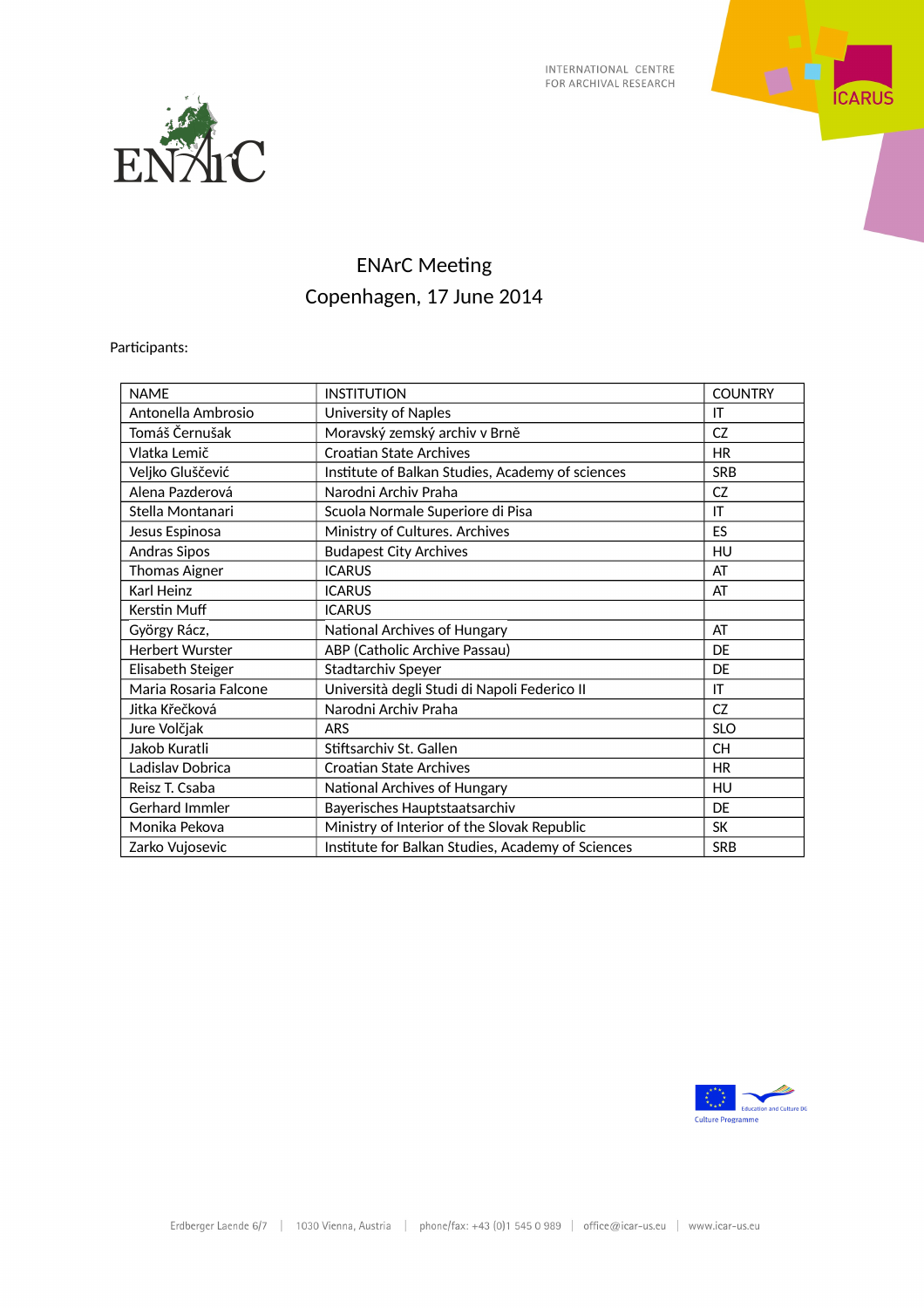1. Partner reports

## ARS (SLO):

About to go online with collection of Robars by the end of July

Ministry of Interior of the Slovak Republic (SK):

- Continuing to digitise the registries and preparation of metadata

Narodni Archiv Praha (CZ):

- 13 May 2014: lecture by Priit Pirsko (General Director of the National Archives of Estonia): "Towards the digital archives: Summing up the first lessons"
- Still preparing metadata and uploading scans

Budapest City Archives (HU):

Digitisation project continued, digitizing of city council minutes of Buda and Pest is finished, (collection of testaments and last words of Buda as well as notarial records): material will be uploaded to the Hungarian portal

National Archives of Hungary (HU):

- Cadastral maps activities:
	- Received partial financial support by a scientific research fund and 390.000 sheets are now digitized (40% of the whole material is now digitized). Also, the sheets have been integrated into a data base, which will be published either on the Hungarian archival portal or Scope Archive
- New periodical paper: "catastrum": [www.catastrum.hu](http://www.catastrum.hu/)
- Linking neighbourhood activities (lectures) in Bucharest: Bulgaria, Serbia, Hungary, Croatia, Romania
- WWI activities: activities have died, no support from national level
- Sarajevo: WWI conference (webpage multi-lingual)
- Medieval database has been reorganised

Institute of Balkan Studies, Academy of Sciences and Art (SRB):

- Documents and data collections: images of Serbian charters in the Archivio di stato di Venezia will be integrated into Monasterium (25 units)
- Hilanda fondation: expecting to get permission to publish their charters before the end of the project
- New collection of Bulgarian charters: workshop will be held on 30 October 2014 in Sofia
- Received financial support from the Ministry of Culture

## UNINA (IT):

- Digitization of material in Potenza, Bari and Catansaro, Biblioteca in Rome
- Activities of the Didactics Group:
	- 31 members from universities and archives (teachers and archivists) and 4 tutors of 17 European countries
	- Academic Course with MOMCA on Monasterium.Net and social networks, Naples (IT), 2014, March-May
	- Blended Learning courses at Vienna University (AT), Vienna, 2013, March-June and 2014, March-June
	- Didactics Workshop Madrid, 2013, November 25<sup>th</sup>
	- 11th European Conference on e-Learning ECEL, (2012, October 26<sup>th</sup>-27<sup>th</sup>)
	- Digital Diplomatics 2013, (Paris, 2013 November,  $14^{th}$ - $16^{th}$ )
	- I Congreso Virtual de Innovación Didáctica al Servicio de los Docentes y Profesionales en Ciencias Documentales, (Mar del Plata, 2013, September 16<sup>th</sup>- $20^{th}$ )
	- Antonella Ambrosio, "Transnational Virtual Learning Communities and Historical Documents"
	- Maria do Rosário Barbosa Morujão, Anísio Miguel de Sousa Saraiva, "Diplomática, Sigilografia e novas tecnologias: a inovação pedagógica através de um projecto de investigação"